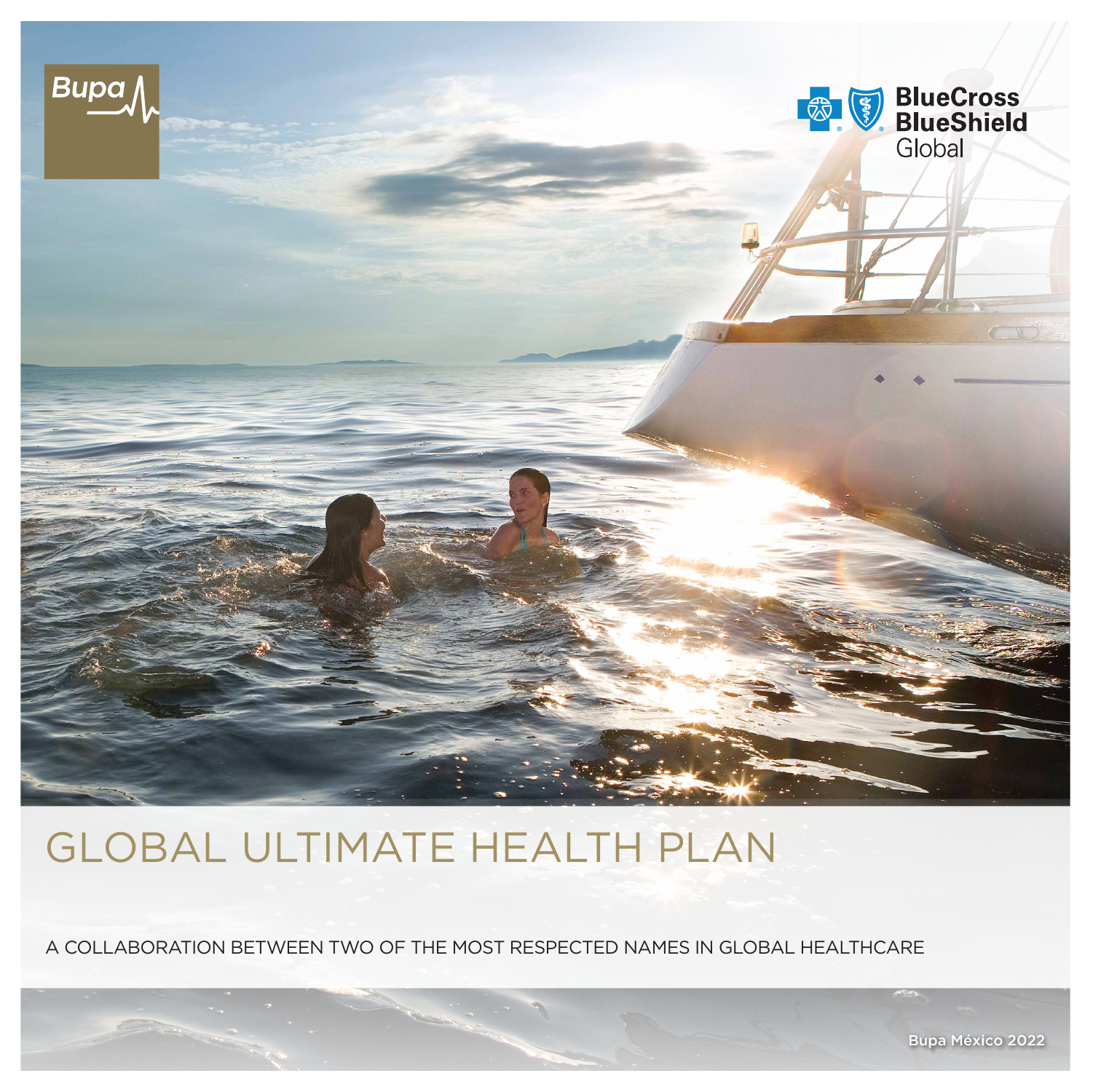## WELCOME TO THE NEXT CHAPTER IN GLOBAL **HEALTHCARE**

We strive to be different. That is why we asked more than 3,000 globally minded people to help create our new range of global health plans.

Our portfolio offers benefits that are clearly segmented and the extraordinary service you always expect from us. These are more than insurance policies. We also focus on our customers' all-round health throughout a number of wellness services included.

Also, through our collaboration with Blue Cross Blue Shield Global our customers can now enjoy even more benefits in their plans.

Whenever you need us most, whether going through a serious illness, a health condition, or when you want to insure your health and wellbeing, we are always by your side.



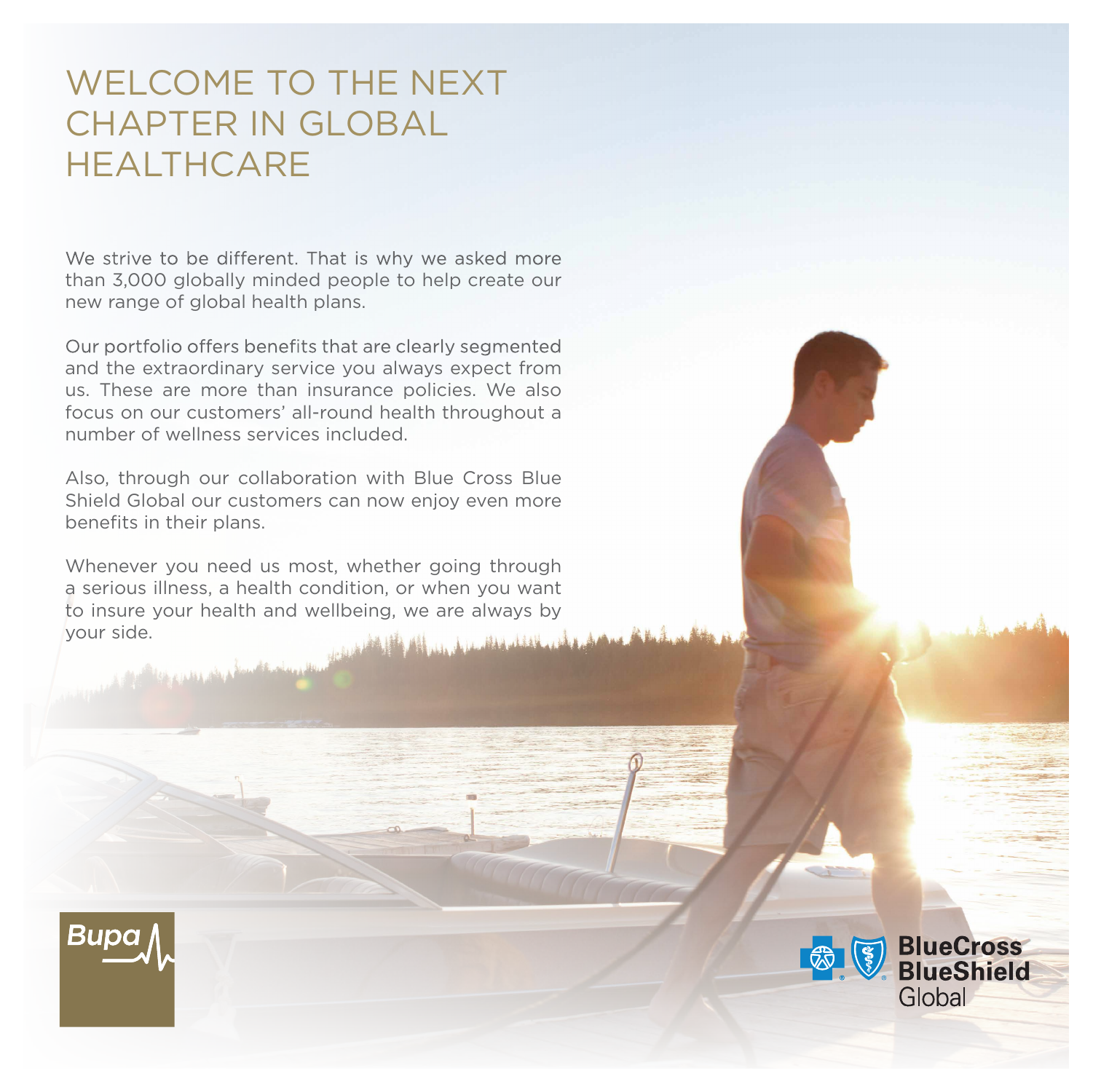#### **TWO OF THE BIGGEST, MOST TRUSTED NAMES IN GLOBAL HEALTHCARE**

Bupa Global and Blue Cross Blue Shield Global have teamed up to deliver high quality healthcare products and services.

As part of your global health insurance, you have now access to the largest healthcare provider network worldwide through the Blue Cross Blue Shield networks in the United States of America and the Bupa Global networks everywhere else.

### **WHY CHOOSE GLOBAL ULTIMATE HEALTH PLAN?**

This plan was created with you in mind: a person who wants to get the best health care anywhere in the world.

Global Ultimate Health Plan is the best option for you and your family, with an extensive maternity package after 10 months of insurance, covering up to three children born within the coverage under the age of 16 at no extra cost.

We also offer complete evacuation and emergency transportation coverage, to insure your family is with you when you most need them.

Global Ultimate Health Plan is the best alternative for extreme sports and activities for amateurs and professionals.

To learn more about our portfolio of global health plans, please visit our web site: [www.bupasalud.com.mx](http://www.bupasalud.com.mx)

#### **EXCEPTIONAL SERVICE AT EVERY LEVEL**

We provide a high level of service in all our policies, through our exclusive resources:

| MEDICAL SERVICE TEAM<br>(MST) | Personalized service from healthcare professionals who accompany<br>you before, during and after an important health event.                                                                                                                                |
|-------------------------------|------------------------------------------------------------------------------------------------------------------------------------------------------------------------------------------------------------------------------------------------------------|
| <b>EXPERT OPINION</b>         | World renowned independent specialists provide you with an expert<br>opinion in case of a serious, complex or chronic illness. This service is<br>designed to help you make an informed decision during a vital and<br>important moment.                   |
| <b>WELCOME CENTER</b>         | This digital tool gives you access to all your policy documents in an<br>easy and friendly way. It also helps you to understand the process<br>to follow regarding paperwork and allows you to locate healthcare<br>facilities, among many other services. |
| MY BUPA ONLINE SERVICES       | Manage your policy with a click; access your virtual ID card, consult the<br>status of a reimbursement, download your Explanation of Benefits,<br>among other actions.                                                                                     |

#### **Bupa México is the sole insurer of this plan.**

Bupa México is a trade name of Bupa México, Compañia de Seguros, S.A. de C.V., the international health and care company. Bupa México is an independent licensee of Blue Cross and Blue Shield Association. Bupa México is not licensed by Blue Cross and Blue Shield Association to sell products branded with the Blue Cross Blue Shield marks in Argentina, Canada, Costa Rica, Panama, Uruguay and US Virgin Islands. In Hong Kong, Bupa México is only licensed to use the Blue Shield marks. Please consult your policy terms and conditions for coverage availability. Blue Cross and Blue Shield Association is a national federation of 36 independent, community-based and locally operated Blue Cross and Blue Shield companies. Blue Cross Blue Shield Global is a brand owned by Blue Cross and Blue Shield Association. For more information about Bupa México, visit bupaglobalaccess.com, and for more information about Blue Cross and Blue Shield Association, visit [www.BCBS.com.](http://www.BCBS.com)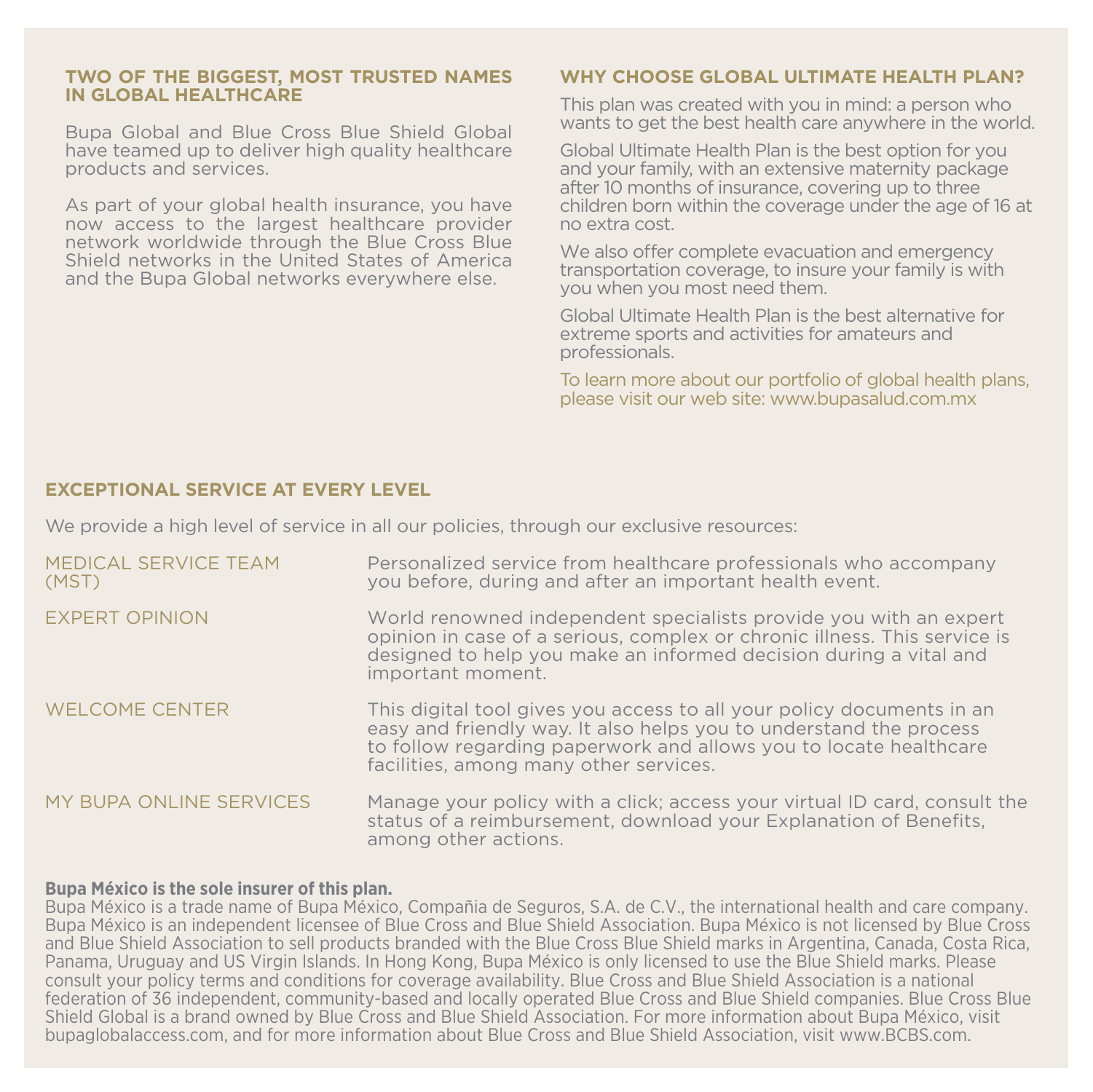## SUMMARY OF BENEFITS

| <b>DEDUCTIBLE OPTIONS</b>                                                                                      |                                                    |
|----------------------------------------------------------------------------------------------------------------|----------------------------------------------------|
| <b>Plan 1 US\$0</b><br><b>Plan 2</b> US\$1,000<br><b>Plan 3</b> US\$2,000                                      |                                                    |
| <b>PROVIDER NETWORK</b>                                                                                        |                                                    |
| <b>In Latin America</b><br>In the U.S.A.<br>In the rest of the world                                           | Open<br>Open<br>Open                               |
| <b>BENEFITS</b>                                                                                                |                                                    |
| All the benefits on this table, even those paid in full, accumulate towards<br>the total annual maximum limit. | Maximum coverage per policy year<br>US\$10,000,000 |
| <b>OUT-PATIENT TREATMENT</b>                                                                                   |                                                    |
| Out-patient surgery                                                                                            | 100%                                               |
| Diagnostic procedures, pathology, and lab tests                                                                | 100%                                               |
| Physician fees                                                                                                 | 100%                                               |
| Qualified nurses                                                                                               | 100%                                               |
| Mental health                                                                                                  | 100%                                               |
| Osteopaths and chiropractors                                                                                   | 100%                                               |
| Complementary therapists                                                                                       | 100%                                               |
| Occupational and orthoptic therapists                                                                          | 100%                                               |
| Podiatry<br>Prescription drugs and dressings                                                                   | 100%<br>100%                                       |
| Durable medical equipment                                                                                      | 100%                                               |
| Dietetic guidance, up to 4 visits                                                                              | 100%                                               |
| Urgent Care Facilities and Walk-in Clinics in the U.S.A.                                                       | 100%                                               |
| US\$50 copay                                                                                                   |                                                    |
| No deductible                                                                                                  |                                                    |
| <b>DENTAL TREATMENT</b>                                                                                        |                                                    |
| Dental treatment related to a covered accident                                                                 | 100%                                               |
| Major restorative treatment (6-month waiting period)                                                           | US\$4,000                                          |
| Orthodontics (12-month waiting period)                                                                         | US\$4,000                                          |
| <b>HOSPITALIZATION (HEALTH CARE FOR HOSPITALIZED PATIENTS)</b>                                                 |                                                    |
| Room and board (up to suite)                                                                                   | 100%                                               |
| Accommodation charges for companion in case of a hospitalization                                               | 100%                                               |
| Operating room, prescription drugs, and dressings                                                              | 100%                                               |
| Intensive care                                                                                                 | 100%                                               |
| Surgery, including surgeon and anesthesiologist's fees                                                         | 100%                                               |
| Pathology, radiology, and diagnostic tests                                                                     | 100%                                               |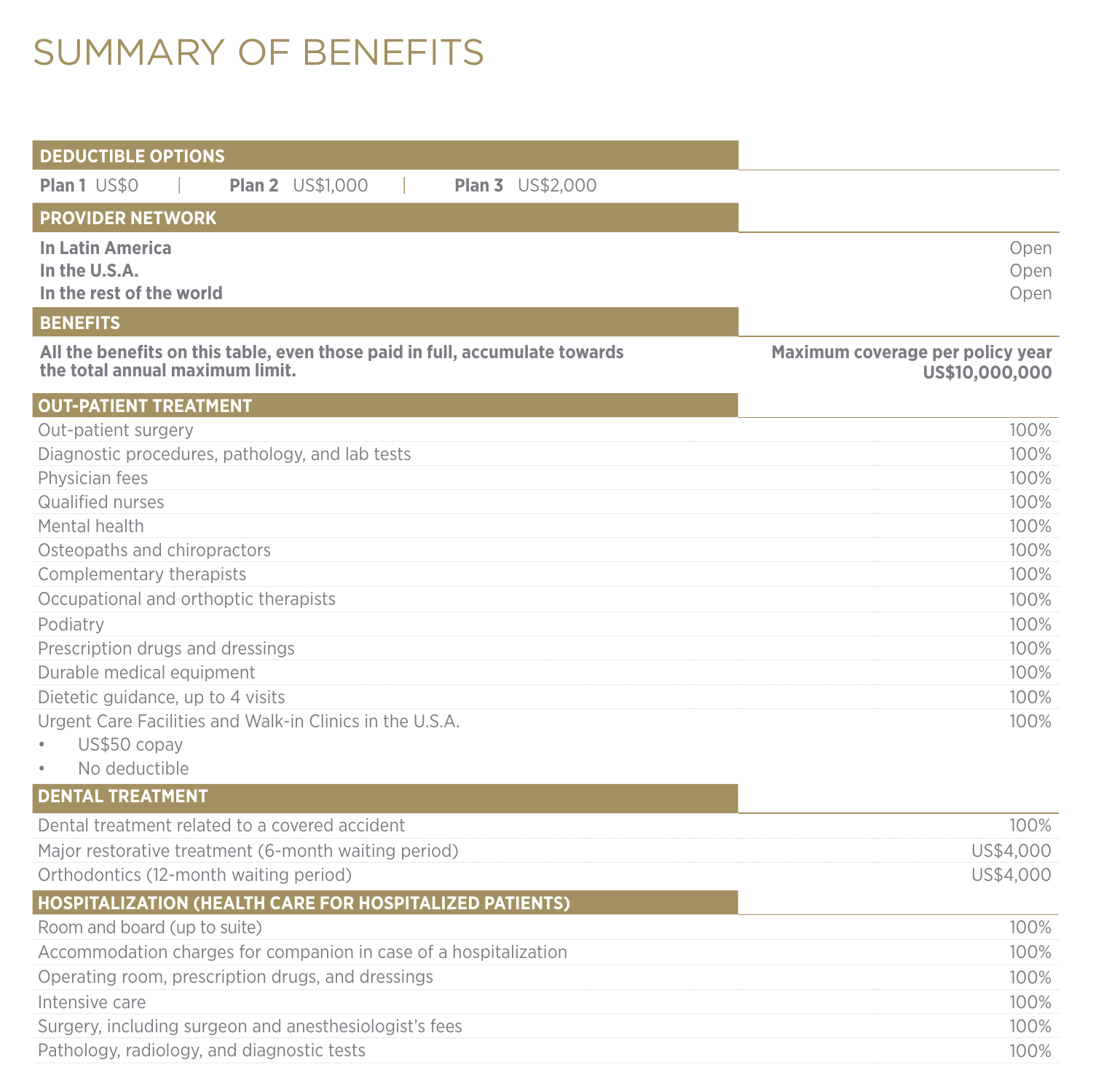## **HOSPITALIZATION (HEALTH CARE FOR HOSPITALIZED PATIENTS) (CONTINUED)**

| Mental health                                                                                | $100\%$ |
|----------------------------------------------------------------------------------------------|---------|
| Physiotherapists, occupational therapists, kinesiologists, phonoaudiologists, and dieticians | $100\%$ |
| Obesity surgery (24-month waiting period)                                                    | $100\%$ |
| Prosthesis                                                                                   | 100%    |
| Prosthetic implants and appliances                                                           | $100\%$ |
| Reconstructive surgery                                                                       | 100%    |

### **REHABILITATION AND PALLIATIVE CARE**

| Home nursing                                       | 100%                      |
|----------------------------------------------------|---------------------------|
| Hospice and palliative care                        | 100%                      |
| Multidisciplinary rehabilitation and physiotherapy | 100% (in and out patient) |

## **IN-PATIENT AND/OR OUT-PATIENT CARE**

| Advanced imaging                                                                     | 100%          |
|--------------------------------------------------------------------------------------|---------------|
| Congenital conditions                                                                | 100%          |
| Prophylactic surgery only for gynecologic cancer, lifetime (12-month waiting period) | US\$35,000    |
| Cancer treatment (includes bone marrow transplant)                                   | 100%          |
| Transplant services                                                                  | 100%          |
| Kidney dialysis                                                                      | 100%          |
| AIDS/HIV, lifetime (3-year waiting period)                                           | US\$1,500,000 |
| Activities and extreme sports (amateur, professional or for compensation)            | 100%          |
| Autism                                                                               | US\$20,000    |
| Alzheimer's disease, coverage for additional expenses, lifetime                      | US\$100,000   |

## **MATERNITY AND BIRTH: PLANS 1 AND 2 (10-MONTH WAITING PERIOD)**

| Normal delivery and caesarean section, per pregnancy, no deductible    | US\$20,000                          |
|------------------------------------------------------------------------|-------------------------------------|
| Pre and post-natal treatment, no deductible                            | Covered under the Maternity benefit |
| Complications of maternity and birth, lifetime, no deductible          | US\$1,500,000                       |
| Newborn provisional coverage, up to 90 days after birth, no deductible | US\$150,000                         |
| Home nursing for healthy newborn<br>(included under maternity benefit) | US\$60 per night, max. 3 nights     |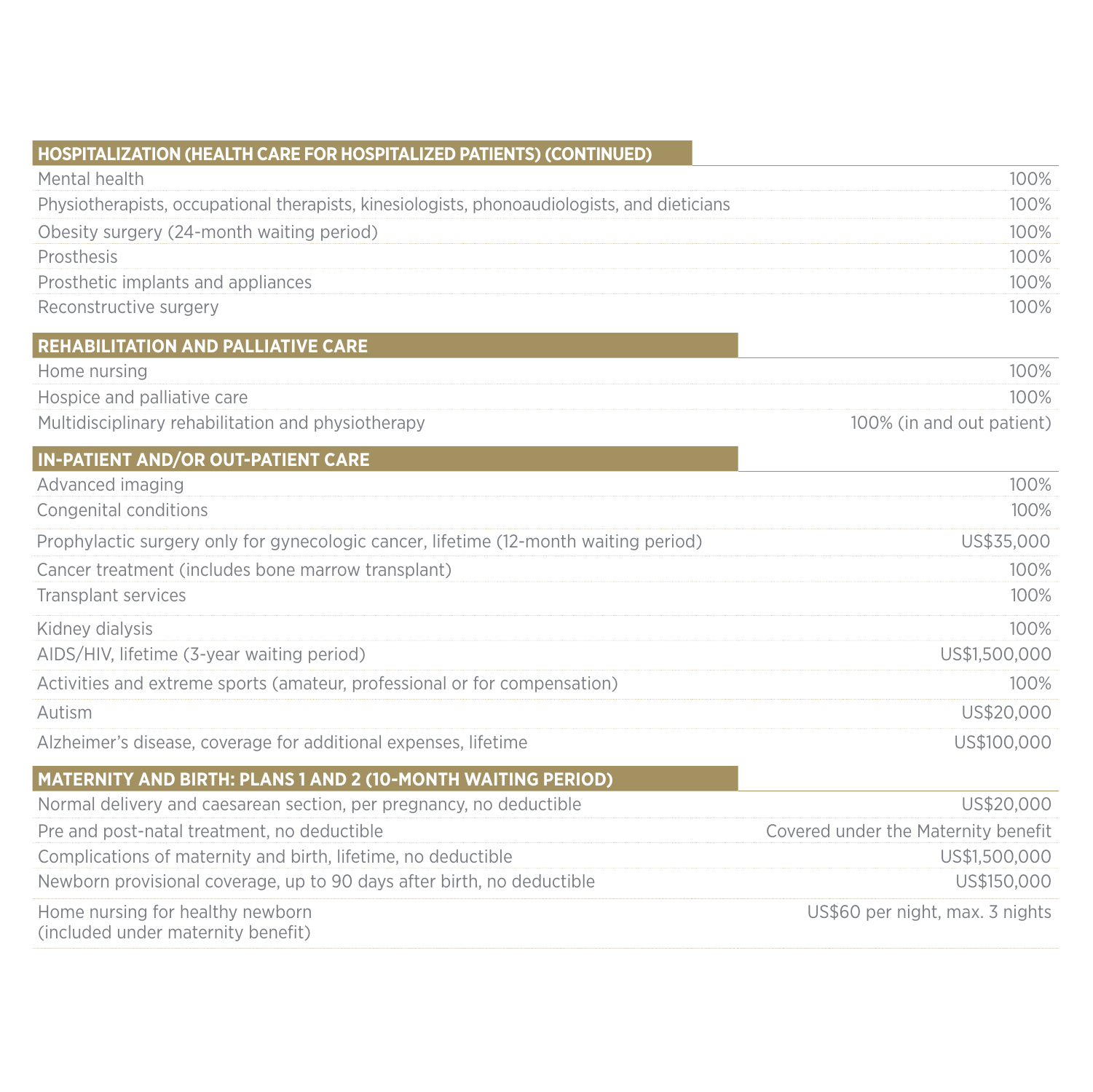| <b>EVACUATION AND TRAVEL</b>                                                                   |            |
|------------------------------------------------------------------------------------------------|------------|
| Medical evacuation                                                                             | 100%       |
| Non-medical evacuation in case of conflicts and natural disasters                              | 100%       |
| Medical repatriation                                                                           | 100%       |
| Travel expenses for one companion, for evacuation or repatriation                              | 100%       |
| Food and transportation expenses for a companion, per day, max. 10 days                        | US\$16,000 |
| Travel expenses for children                                                                   | 100%       |
| Compassionate emergency repatriation expenses                                                  | 100%       |
| Travel, food and transportation expenses for compassionate visit, for up to three<br>relatives | 100%       |
| Local air ambulance                                                                            | 100%       |
| Local ground ambulance                                                                         | 100%       |
| Repatriation of mortal remains                                                                 | 100%       |
| <b>PREVENTIVE TREATMENT</b>                                                                    |            |
| Health check-up for adults 18+ only, no deductible (10-month waiting period)                   | US\$7,500  |
| Cancer genetic test                                                                            | 100%       |
| Vaccines:                                                                                      | 100%       |
| Vaccines for children, influenza, HPV                                                          |            |
| Vaccinations for travel, pneumococcal vaccine, malaria medication                              |            |
| Eye exam, no deductible, 1 per policy year (10-month waiting period)                           | 100%       |
| Preventive dental exam, no deductible, 2 per policy year (10-month waiting period)             | 100%       |
| <b>HEARING AND VISION</b>                                                                      |            |
| Hearing aids, a 20% coinsurance paid by the insured applies                                    | 100%       |
| Spectacle frames, glasses, and contact lenses, a 20% coinsurance paid by the insured           | US\$4,000  |
| Refractive surgery, 1 per eye, lifetime, a 20% coinsurance paid by the insured applies         | 100%       |
| <b>ADDITIONAL BENEFITS</b>                                                                     |            |
| Extended coverage for elegible dependents due to the death of the Policyholder                 | 2 years    |
| Zero-cost coverage for three children of up to 16 years of age, when born within the coverage  | Yes        |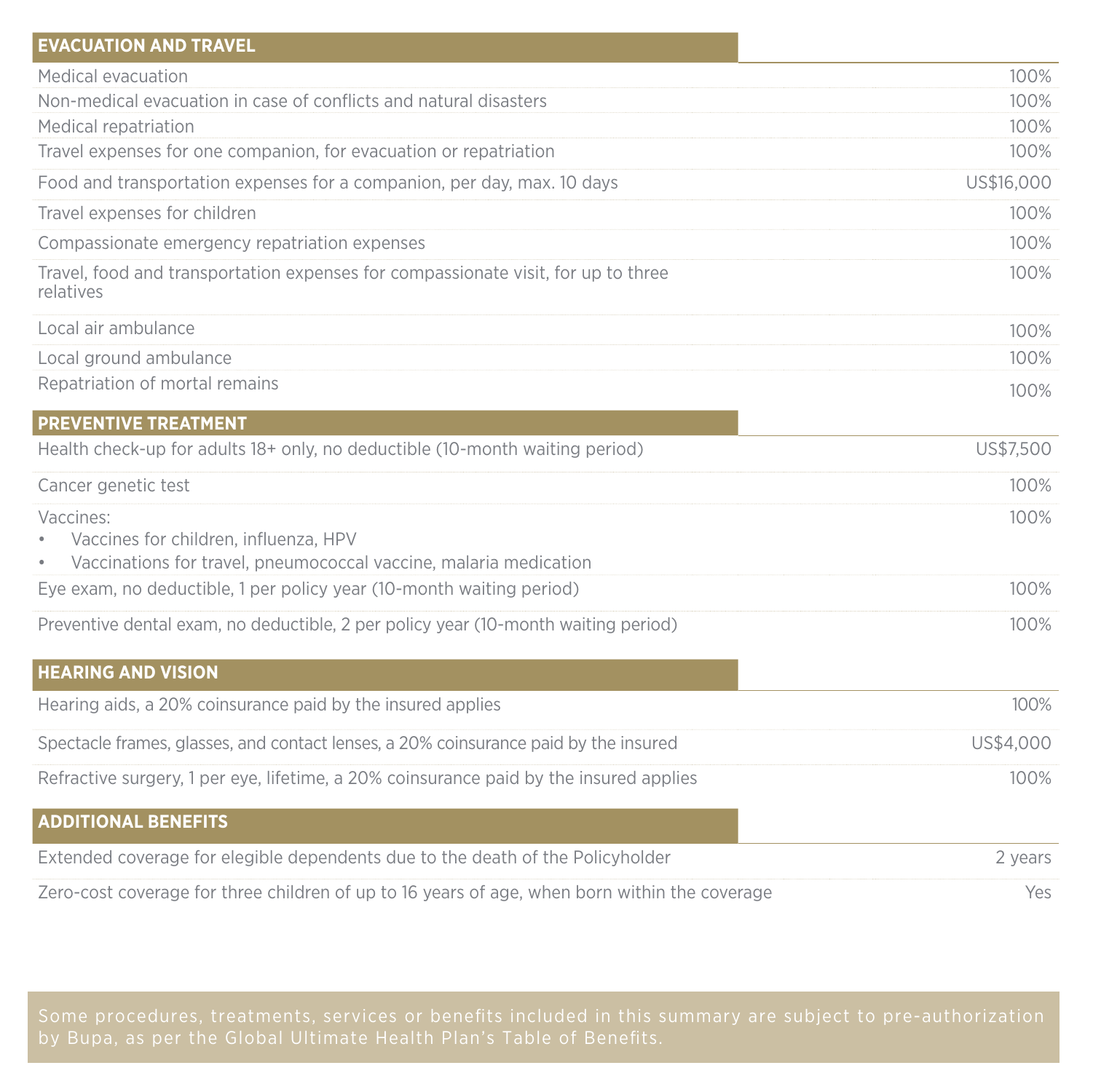# IMPORTANT INFORMATION

- Eligibility up to 74 years of age.
- Option to purchase for nieces, nephews, and grandchildren.
- In case of accident, your deductible is eliminated, provided your initial medical attention occurs within 8 calendar days following the incident.
- One worldwide deductible, up to the equivalent of two per family, per policy year.
- All benefits are per insured, per policy year, unless otherwise stated.
- All covered benefits are paid according to the usual, customary and reasonable expenses for that treatment or service in the country in which the covered medical service is provided.
- All benefits are subject to deductible, unless specified otherwise.

## A FEW THINGS THAT MAKE US DIFFERENT

Ever since our foundation more than 70 years ago, the Bupa team is renowned for the medical expertise and dedication of our consultants and health experts. We offer a service that exceeds your expectations. These are just a few of the things that make Bupa your best choice.

### **WE INVEST IN HEALTH**

Your health is at the heart of everything we do, promoting innovation and offering access to the first-class services you deserve.

### **MULTILINGUAL ADVISERS**

When it comes to healthcare advice, we know that speaking to someone in your own language is more than reassuring. That's why help in multiple languages.

#### **FINANCIAL REASSURANCE**

Health insurance should not be just about your health. It should also give you the peace of mind that comes with not worrying about unexpected costs. With us by your side you can simply focus on enjoying life.

### **PRE EXISTING CONDITIONS**

We don't believe past health issues should prevent you from enjoying your future. That's why, when you join our global health plans, many pre-existing conditions can be covered.